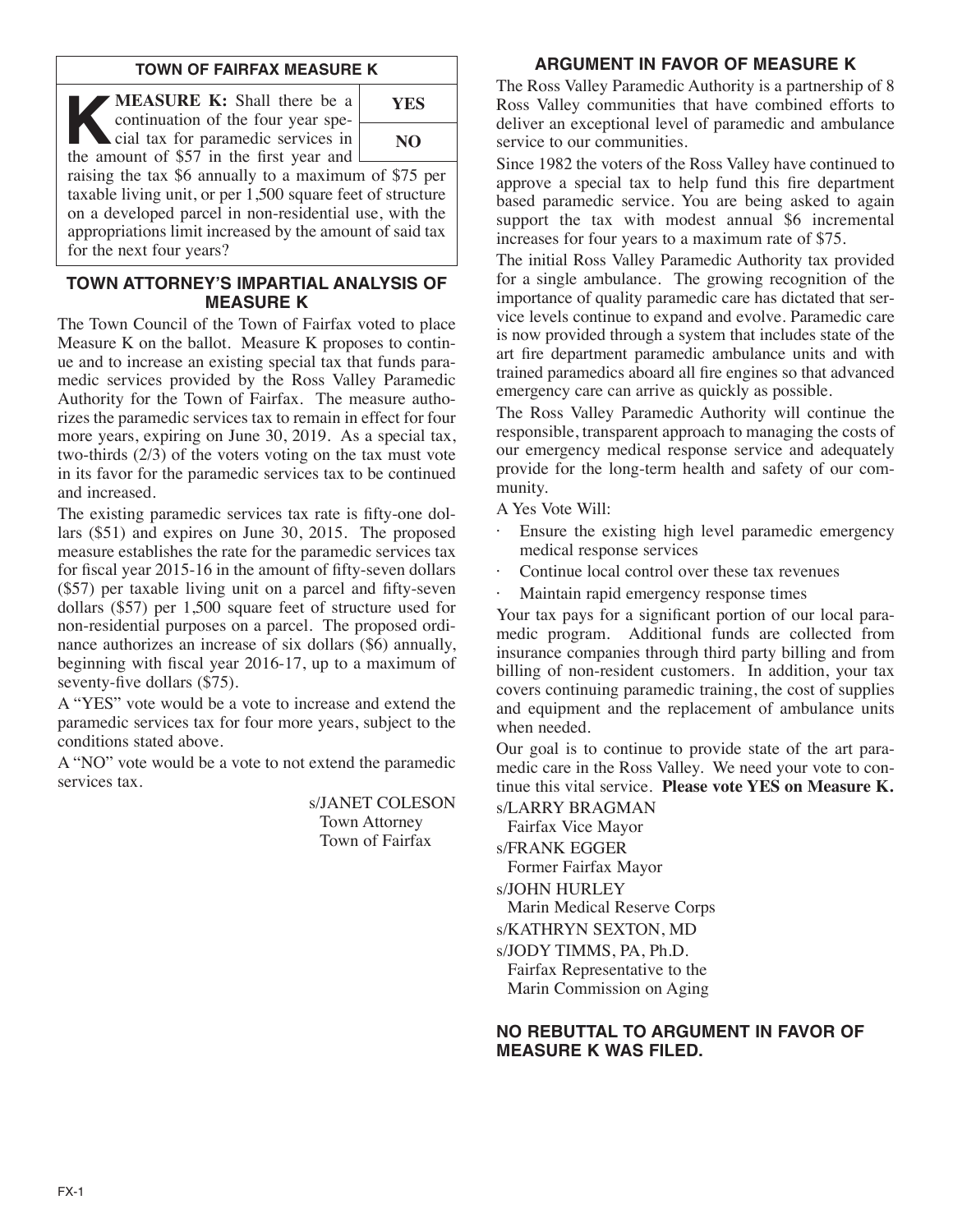# **ARGUMENT AGAINST MEASURE K**

Citizens for Sustainable Pension Plans recommends that you vote "NO" on Measure K. Our reasoning follows:

- Measure K requests taxpayer money to provide services that should be funded through the normal operating revenues of the Town.
- The Town has asked for funding to mask the systematic mismanagement of their operations.
- Money is fungible. A "YES" vote on Measure K is a vote to allow our elected officials to avoid setting priorities and allocating funds appropriately.
- The systematic mismanagement of operations is highlighted through excessive pensions and retiree medical plans.

Mismanaged pensions and other retirement plans are endemic in the public sector and the Town is no exception. These plans suffer from major problems:

- The plans are extremely generous. The value of the plans dwarfs the value of corresponding plans provided in the private sector.
- In addition to their lavish plan costs, the plans are subject to extreme cost fluctuations and risk. The costs of plans are based upon very optimistic assumptions. Unless those assumptions are met (and they have not been this century), there is a funding shortfall (i.e., unfunded liability). This shortfall is recovered through increased contributions from the Town (i.e., the taxpayer).
- These higher contributions come at a cost. Either the Town reduces services or it requests more money. Measure K is an example of a request for more money from the taxpayer.

If taxpayers vote for Measure K, they are enabling the Town to continue its mismanagement by maintaining its rich and financially volatile retirement plans. A better idea is that the Town reform its plans to stabilize its budget and to eliminate the need for taxpayer requests such as Measure K.

Vote against this measure!

#### s/JODY MORALES

Founder and President, Citizens for Sustainable Pension Plans

# **REBUTTAL TO ARGUMENT AGAINST MEASURE K**

Fairfax has already taken steps to curb pension costs and to control future liabilities. New employees have reduced pension benefits while long term employees contribute more of their paychecks to their ongoing pension costs. Measure K ensures the funding of a core public service which provides state of the art paramedic care to local residents in a cost efficient manner:

- The eight communities in the Ross Valley formed the RVPA partnership in 1983 to share the significant costs of this vital public service. The RVPA has been one of the most successful and cost efficient regional agency partnerships in Marin
- The RVPA parcel tax funds are only used to provide emergency response and advanced life support paramedic services. The RVPA response and transport times are swift which improves outcomes for patients.
- Fairfax cannot afford to operate paramedic and ambulance service without sharing costs with our partners and the support of this tax measure.
- Because of the RVPA property tax, there is no direct cost to a Ross Valley resident for paramedic care or emergency ambulance transport when the need arises.
- If the measure fails, residents could be charged a fee to help off-set the costs of providing paramedic service and ambulance transport and the cost to taxpayers would increase.

Please vote yes on Measure K.

s/LARRY BRAGMAN Vice Mayor s/FRANK EGGER Former Fairfax Mayor

s/JOHN HURLEY

EMT/Marin Medical Reserve Corps